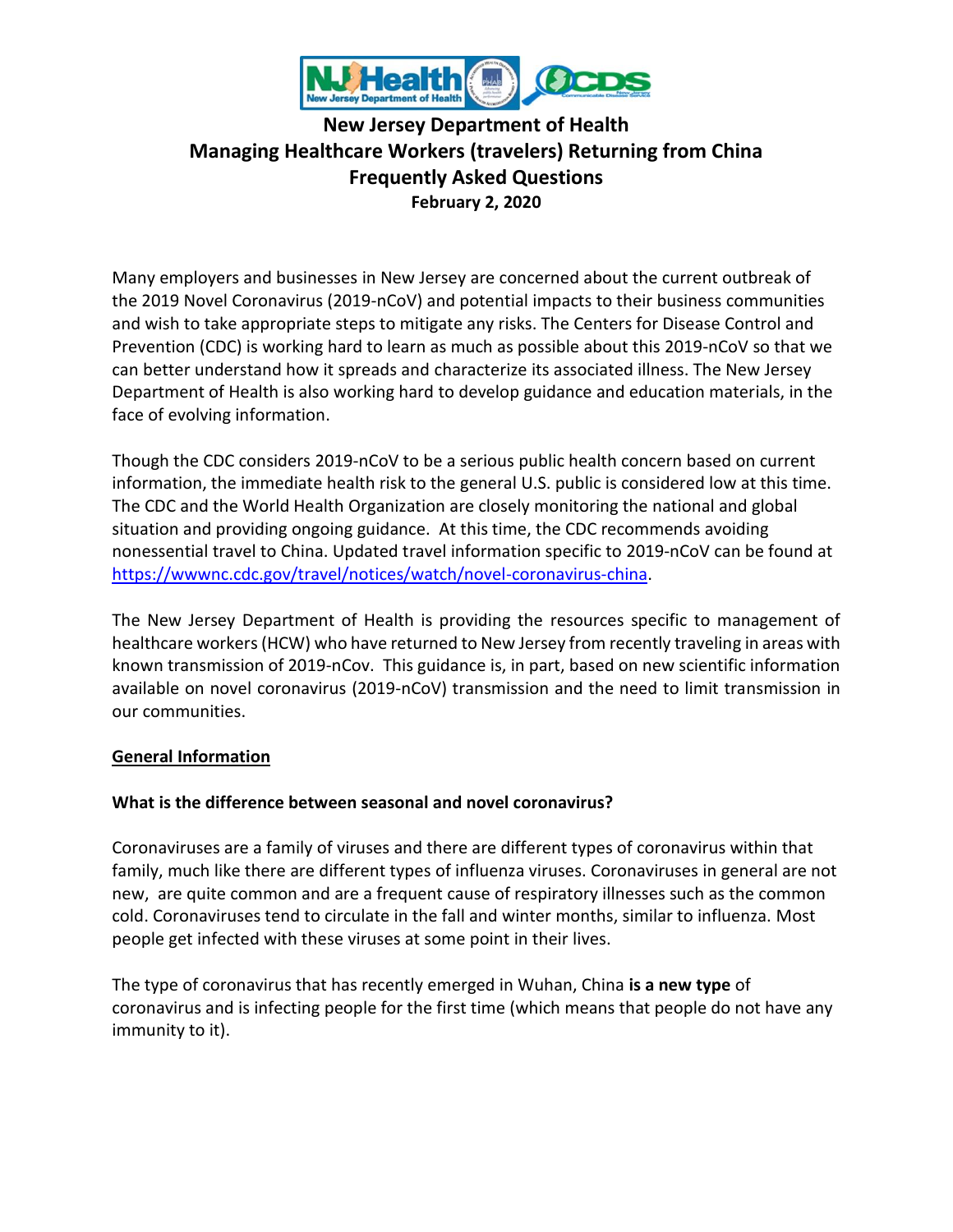### **What are common symptoms of 2019-nCoV?**

Information to date suggests this virus is causing symptoms consistent with a respiratory illness such as cough, fever, and shortness of breath.

### **How is 2019-nCoV spread?**

At this time, it's unclear how easily or sustainably this virus is spreading between people. Typically, with most respiratory viruses, people are thought to be most contagious when they are most symptomatic (the sickest). Chinese officials report that sustained person-to-person spread in the community is occurring in China. Person-to-person spread in the United States has been detected in a close, household contact to an individual confirmed to have 2019-nCoV, but the risk to the general public remains low. Cases in healthcare settings, like hospitals, may also occur.

### **What measures can be taken to prevent 2019-nCoV?**

There is currently no vaccine to prevent 2019-nCoV infection. The best way to prevent infection is to avoid being exposed to this virus. However, as a reminder, CDC always recommends everyday preventive actions to help prevent the spread of respiratory viruses.

### **How is 2019-nCoV treated?**

Currently, there is no specific antiviral treatment recommended for the coronavirus. There is no vaccine to prevent this virus, and the CDC advises that the best way to prevent infection is to avoid being exposed to this virus. These include washing hands often with soap and water for at least 20 seconds or using an alcohol-based hand sanitizer if soap and water are not available and avoiding others who are sick.

#### **Information about management of returning travelers**

# *Who is this guidance intended for?*

**This guidance is being provided for individuals working in a healthcare setting who have traveled to China in the last 14 days. New screening and management protocols are set to take effect on** *February 2, 2020 at 5pm***. This guidance** *only* **applies to individuals who have arrived prior to this date and time. Additional guidance will be made available for those who arrive after this date and time.** 

# *Which facilities are included in this guidance?*

The guidance outlined below serves as a recommendation for healthcare facilities, both inpatient and outpatient; application of this guidance should be made only after all aspects of each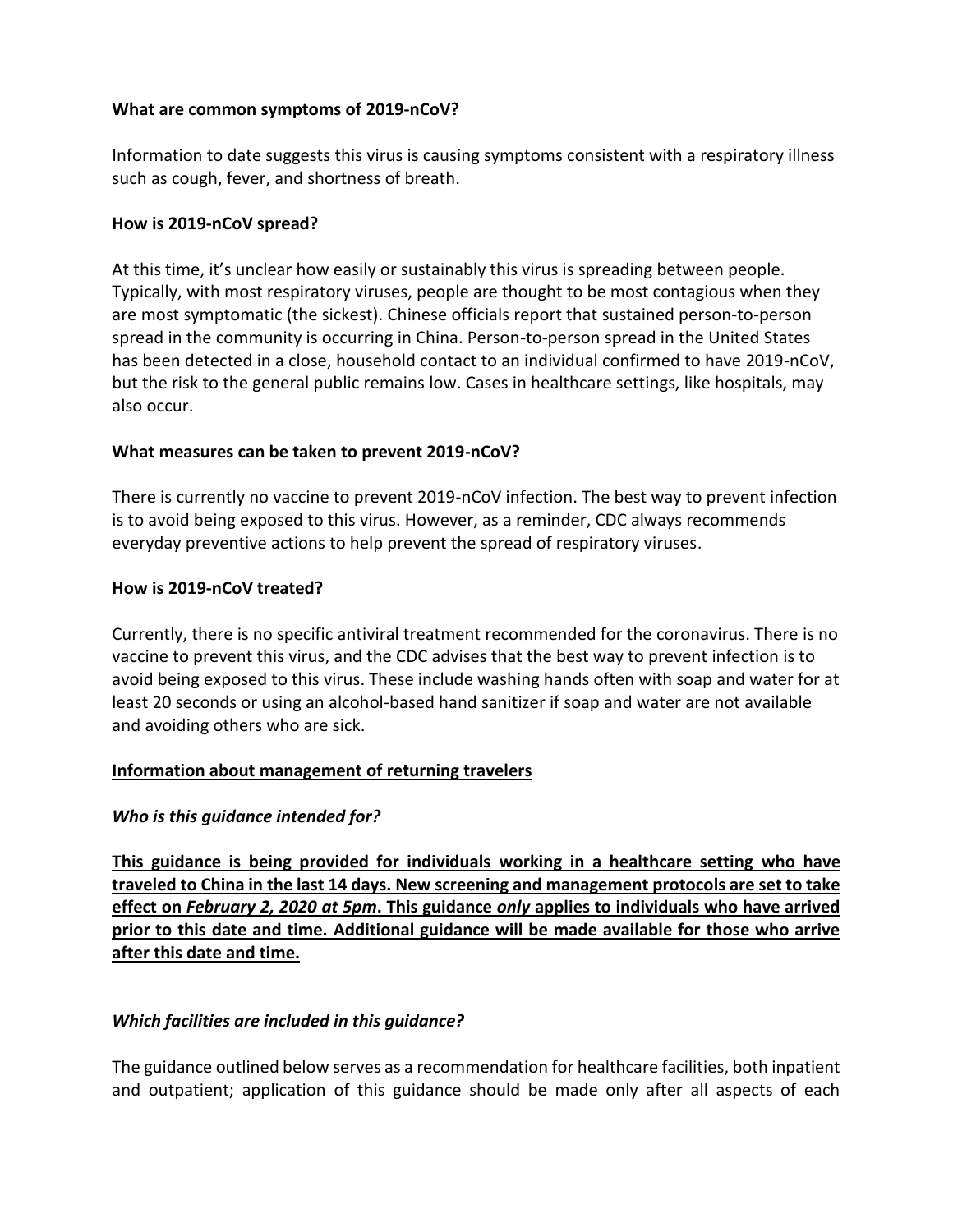individual case and type and duration of contact are assessed. This guidance is in accordance with "**Guidance for Managing Employees or Students Returning from China"** put forward by NJDOH.

# *What should returning travelers do if they think they may have been exposed to 2019-nCoV and work in a healthcare setting?*

Returning travelers who work in a healthcare setting, recently traveled to China and/or believe they may have been exposed to 2019-nCoV **should notify their employer prior to returning to work and only return to work after their risk has been evaluated by the facility** and, if needed, local public health. If there are any questions regarding the appropriate course of action, seek consultation with a local health department.

# *What type of symptom monitoring is recommended***?**

Active or passive monitoring should be conducted if returning HCWs meet the criteria below. Monitoring may be done by the healthcare facility's occupational health department (with consultation from the state/local HD when needed) or by the local health department if occupational health is not available at the facility. **Active monitoring** means that your employer or a public health agency will check in daily to assess for symptoms and fever. Check-ins are through daily phone calls, interactive voice response, internet reporting, or via Skype or other video conferencing, with possible follow-up home visits as needed. **Passive monitoring** means the person being monitored assesses themselves for fever and symptoms daily with a check-in at the beginning and end of the monitoring period with your employer or public health agency. Any individuals who develop symptoms while on passive or active monitoring should notify public health immediately if symptoms occur.

# *Which healthcare workers should conduct active or passive monitoring and self-quarantine?*

NJDOH has developed guidance on who should conduct active monitoring and self-quarantine which can be found here:

- Individuals who fall into the **High Risk or Moderate Risk categories will should selfquarantine for 14 days**, including restriction from work.
- Those with **High Risk** exposures should conduct **active monitoring**.
- Those with **Moderate Risk** exposures should conduct **passive monitoring**.
- Individuals in the **Low Risk category do not require symptom monitoring and are** *not required* **to self-quarantine**, however the decision to self-quarantine and restrict from work may be appropriate if the decision is made in conjunction with the individual's employer and/or occupational health provider and is in accordance with the facility's policies and procedures. The decision to restrict these returning travelersfrom work may be at the facility, employer, or institution's discretion.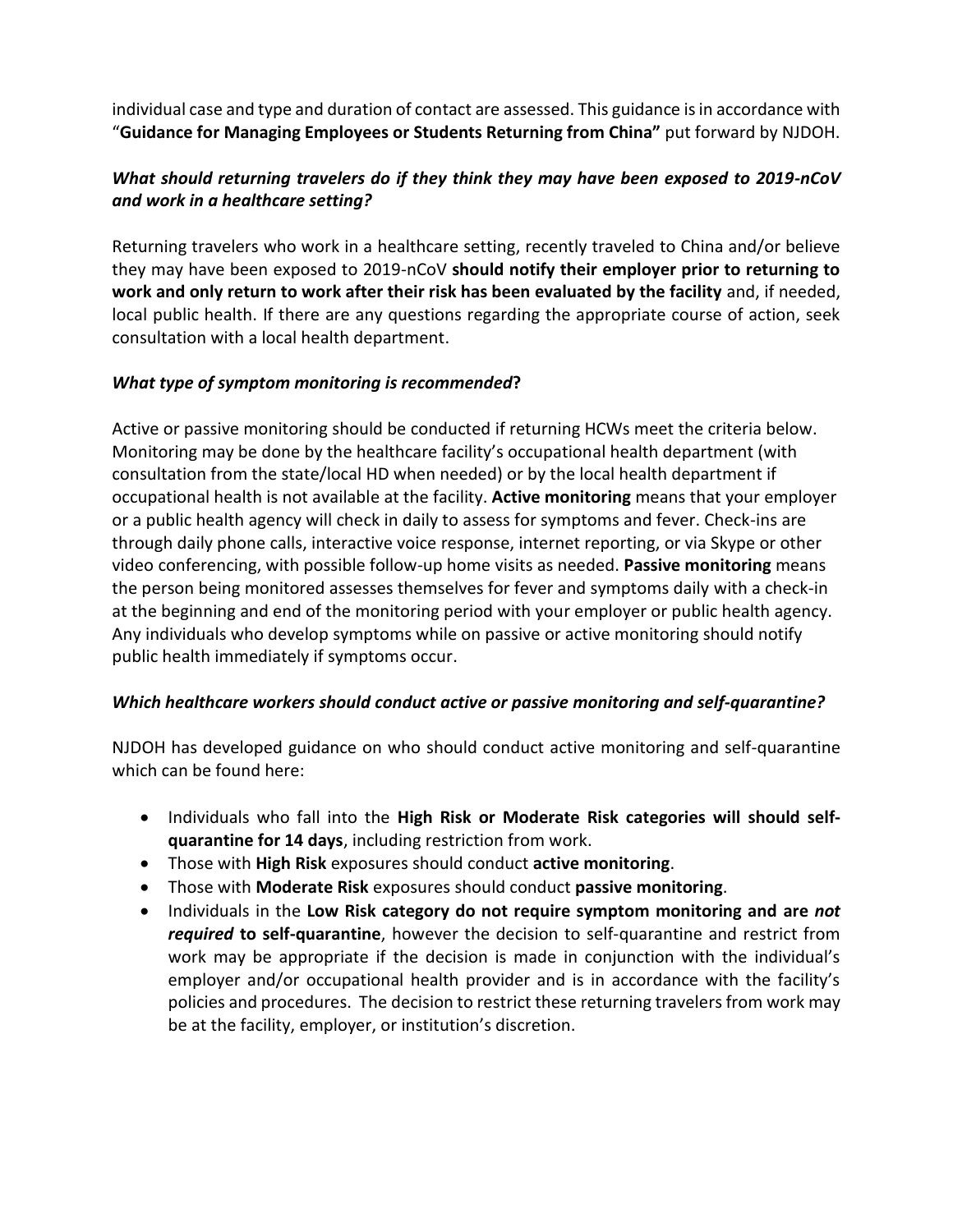# *Which healthcare workers DO NOT need active or passive monitoring or self-quarantine?*

Persons who have returned to the U.S. and more than 14 days have elapsed from their last exposure are able to continue routine activities without restriction or symptom monitoring.

# *Which returning healthcare workers are considered High Risk for infection with 2019-nCoV?*

Returning healthcare workers who have been in close contact<sup>1</sup> with a person confirmed with 2019-nCoV, while the person was symptomatic OR any contact with infectious secretions, OR living/caring/visiting someone with a person confirmed with 2019-nCoV, regardless of use of personal protective equipment (PPE).

# *Notes:*

- While appropriate use of PPE is considered protective, PPE use outside of the US may not adhere to the same standards in the US.
- Note: Contact with an ill individual while traveling who has not been confirmed to have 2019-nCoV would fall into the low risk category unless the criteria from other risk groups are met.

# *Which returning healthcare workers are considered Moderate Risk for infection with 2019 nCoV?*

Returning healthcare workers who worked as laboratory staff either in a healthcare facility that was treating patients with confirmed 2019-nCoV or were working with the virus in a research laboratory setting, while not wearing the recommended PPE, OR without standard biosafety precautions in place. This would include but is not limited to processing blood, serum, or respiratory samples.

# *Which returning healthcare workers are considered Low Risk for infection with 2019-nCoV?*

- Healthcare workers with a recent travel history to Wuhan City, the Hubei Provence, or Mainland China, who have not had any close contact with any person confirmed to have 2019-nCoV;
- Healthcare workers who had transient interactions with suspected cases in public settings, without any close contact.

# *Which healthcare workers will not need to monitor symptoms or restrict their activities?*

Persons who have returned to the U.S. and more than 14 days have elapsed from their last exposure are able to continue routine activities without restriction.

<sup>1</sup> Close contact is defined as being within 6 feet distance of a 2019-nCoV case for more than 10 minutes.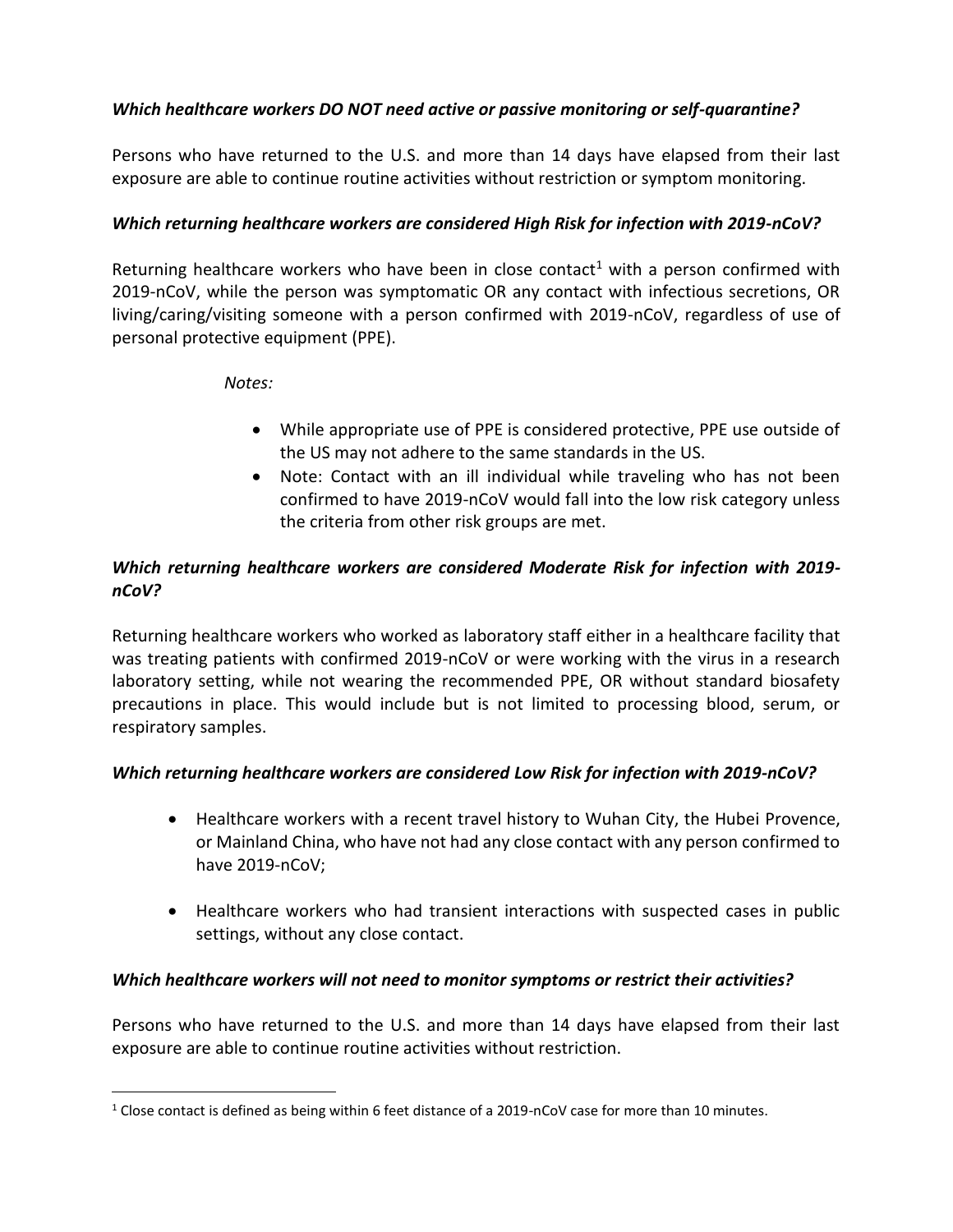# *When can healthcare workers return to work and stop active or passive monitoring?*

All those on self-quarantine and work restriction should only return to work after being confirmed as asymptomatic for 14 days following the last exposure. This should be done by occupational health, or their employer and, if applicable, the local health department responsible for active monitoring. The decision to return to work should be made in agreement with the HCW, their employer and any local health authority involved in monitoring.

# **ADDITIONAL INFORMATION**

### **Identification of Symptoms**

Travelers should monitor for the following symptoms for 14 days after their return:

- Fever
- Cough
- Shortness of breath

If symptoms develop they should:

- Seek medical care right away. Before seeking care at a doctor's office or emergency room, they should call ahead and tell them about recent travel and symptoms.
- Wear a surgical mask while in transit to limit transmission.
- Avoid mass transit when seeking care if possible.
- Cover mouth and nose with a tissue or sleeve (not your hands) when coughing or sneezing.
- Wash hands often with soap and water for at least 20 seconds. Use an alcohol-based hand sanitizer if soap and water are not available.

# **Definitions**

**Self-quarantine** means avoiding contact with other people except direct household contacts or travel except when travel is associated with critical needs such as for medical care. All group activities/gathering should be avoided. Avoid contact with others.

**Healthcare workers** include anyone who may work in or otherwise spend a considerable about of time every day in a health care setting. This includes persons who may or may not have direct patient contact (e.g. nurses, physicians, environmental service staff, food service workers, volunteers, etc.)

• Those facilities recommending self-quarantine of these individuals should have internal policies developed to address questions about work restrictions and furloughs.